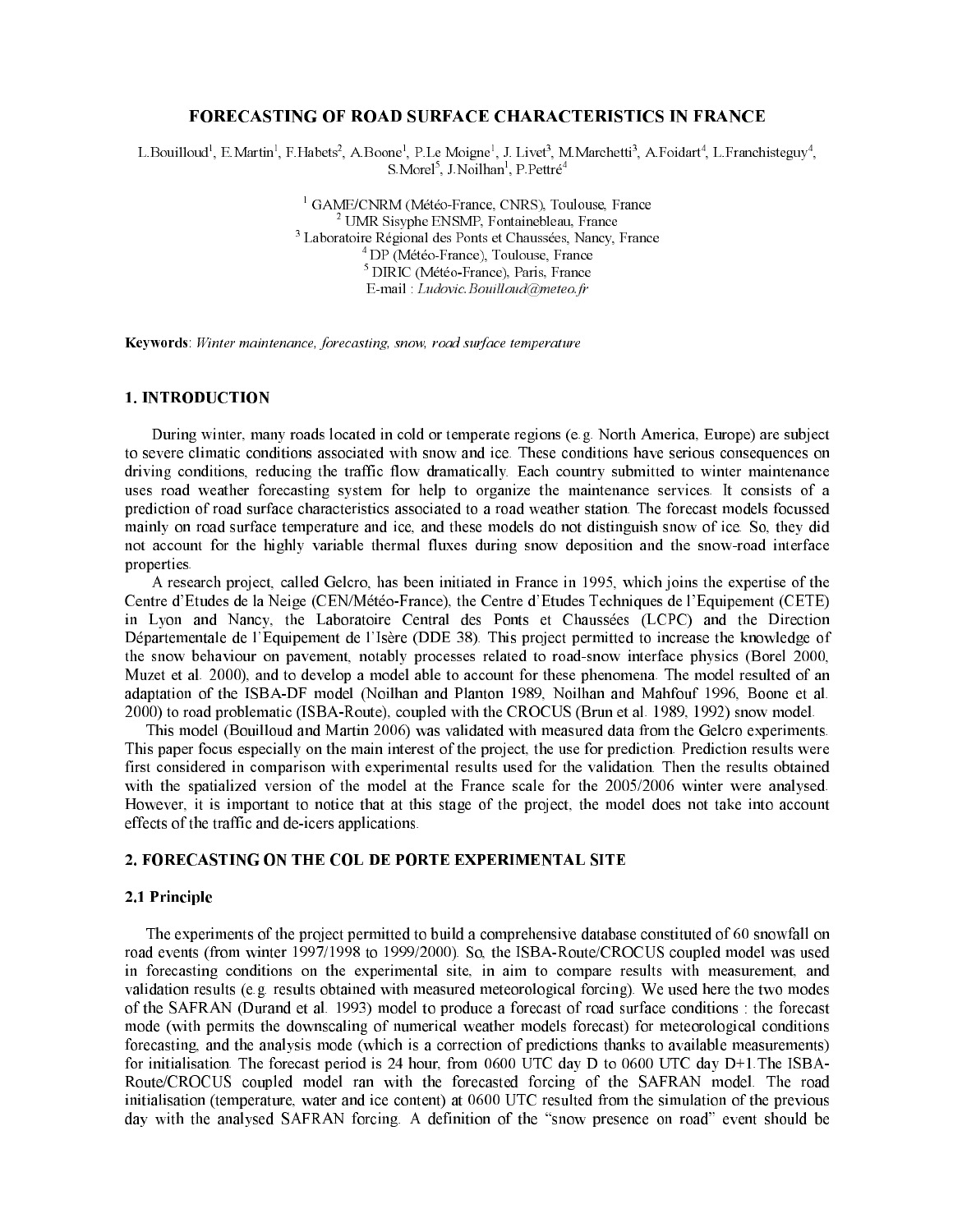adopted. A snow presence on road consisted in the case of a 6 hour continuous snow presence on the road during the period, or in the case of the snow presence since at least 2 hours at the end of the period. No height criterion was introduced in the definition, since road are cleared of snow by maintenance services as soon as the snowfall hold on the road.

#### 2.2 Results

Tab. 1 gives results of snow presence and road surface temperature forecasting for three types of simulations (with measured forcing, with analysed forcing and with forecasted forcing).

Table 1: Scores of road surface temperature (Mean Error, Root Mean Square Error) and snow presence on road (Probability Of Detection, False Detection Ratio, False Alarm Ratio) simulations with measured, analysed or forecasted forcing

|                        | Snow presence on road |            |            | Road surface temperature |        |
|------------------------|-----------------------|------------|------------|--------------------------|--------|
| <b>Simulation type</b> | <b>POD</b>            | <b>FDR</b> | <b>FAR</b> | ME(C)                    | RMS(C) |
| observed forcing       | 95.5%                 | 0.9%       | 4.5%       | 0.5                      | 2.8    |
| analysed forcing       | 90.9%                 | 3.2%       | 14.9%      | 1.8                      | 4.1    |
| forecast               | 68.2%                 | 5.5%       | 28.6%      | 2.4                      | 4.8    |

Road surface temperature simulated with observed forcing was the more accurate among the three simulations, with a RMS of approximately 3°C. This result was already discussed in a previous work (Bouilloud and Martin 2006). The simulated road surface temperature is less accurate for the simulation with analysed or forecasted forcing. The improvement of error is important, even for the simulation with analysed forcing. This is due to the solar shadows which are considered in measured forcing, contrary to analysis or forecast. This lead to an error associated to important solar radiation. So, this problem is not essential for road maintenance services, which interest particularly to frost risk, with negative temperatures.

A particular interest was given to the simulation of the "snow presence on road event". Concerning the simulation with measured forcing, 4 wrong simulations were numbered among the 60 events. These cases were close to the limit of the adopted definition. Indeed, snowfall happened here at the end of the period, and in one case (either measurement or simulation) the holding of the snow was slightly greater than 2 hours. It was therefore defined as a "presence of snow" case, and as an "absence of snow" in the other case. However, the majority of cases of snow presence on the road were reproduced with the observed forcing, so statistical results were very good for this simulation as shown in Table 1. Simulation with analysed forcing decreased slightly the results, but they are still very high, with a probability of detection of approximately 90%. The forecast of the event " was satisfactory, with a probability of detection of approximately 70% and a false alarm ratio of approximately 30%.

#### 3. FORECASTING AT THE FRANCE SCALE

Conditions of the ISBA-Route/CROCUS coupled model at the France scale were similar to the Météo-France operational SAFRAN-ISBA-Route (SIR) suite, for road surface temperature forecasting. The horizontal resolution of the SAFRAN model for this application is 8km, and the time range for the forecast is 24 hours (from 0600 UTC to 0600 UTC). To test model capacity in road surface temperature and snow presence on road forecasting, a simulation of the 2004/2005 winter was conducted. This winter was particularly interesting in France, because of the important amount of snow presence on road events whose led to road network difficulties, particularly in plain areas. Results were compared with measurement of different road stations for several freeways in France (A4, A10, A20, A40). It is important to notice that road surface sensors are submitted to traffic and salt presence, and would take them into account, while the model would not.

# 3.1 Road surface temperature forecasting

Statistical results for the sample of road weather stations are given in Fig. 1.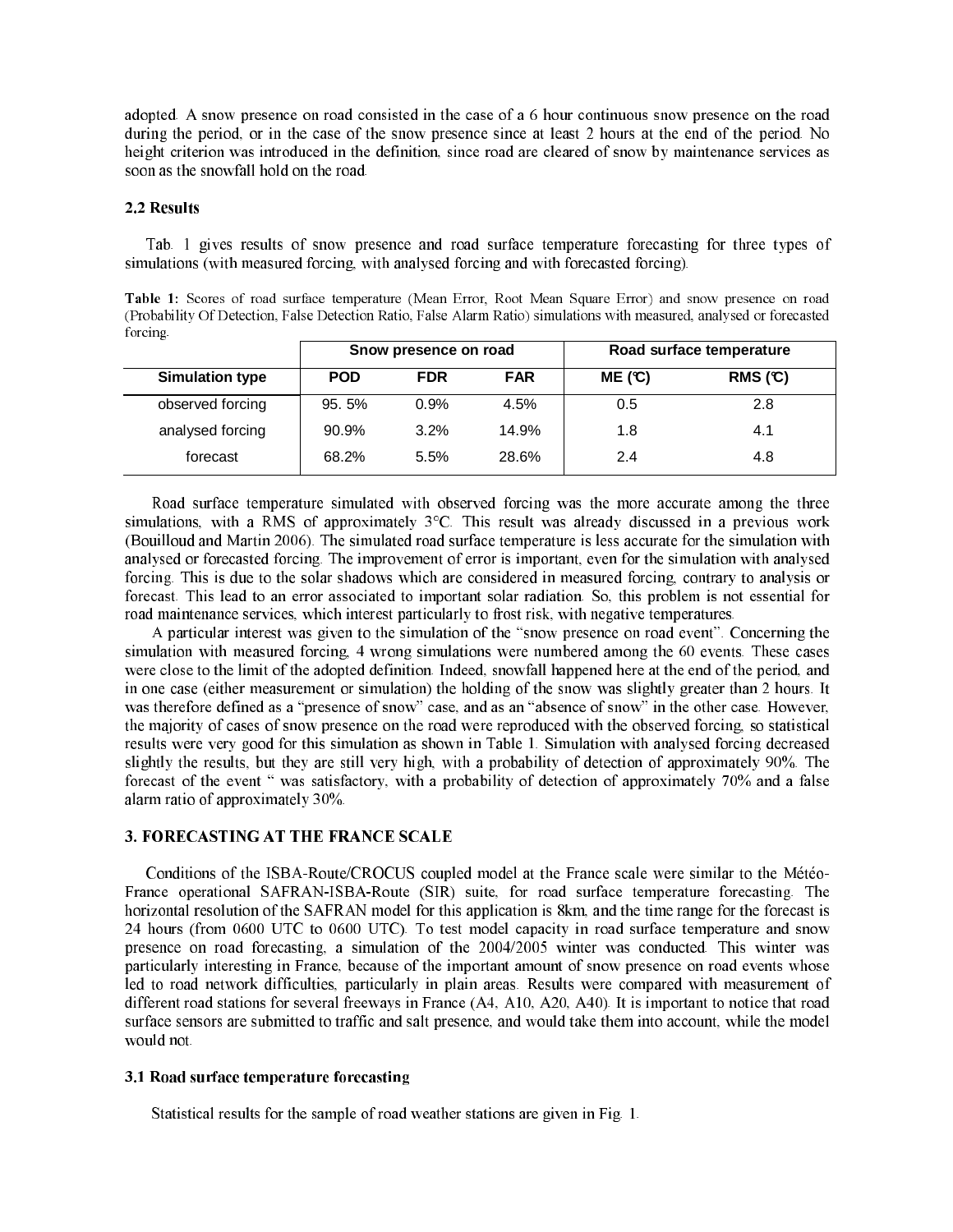

Figure 1: Distribution of global mean error (top) and root mean square Error (bottom) on road surface temperature fir the forecast

Statistical results showed that results were relatively similar for all the stations, with a mean error between  $-0.5^{\circ}$ C and  $1.5^{\circ}$ C and a root mean square error between  $3^{\circ}$ C and  $4^{\circ}$ C. One station of the A40 freeway presented very different and very worse results than others. The road surface temperature simulated (with analysed forcing or the forecast) was very superior to measurement. The bad simulations relative to this station might be due to the station situation in a place submitted to very important local effects (wind or sun radiation absence), not taken into account in this study. Another possible cause is a valley effect. Indeed, is the freeway being located in the French Alps, a temperature inversion (with colder temperature in valley than in altitude) might be possible there, undetected by the weather forecast model, nor by the SAFRAN model. Concerning the A10 station, an important cold bias appeared. However, it could be noticed that concerning this station, the temperature measurement quality appeared relatively debatable. Moreover, the concerned station was the single one of this freeway, so any certain conclusion could be deduced.

# 3.2 Perspective for snow presence on road forecasting at the France scale



Figure 2: Comparison of the simulation (with analysed forcing and forecast) of snow presence on road with snowfall occurrence (top) and snow on natural soil observation (bottom).